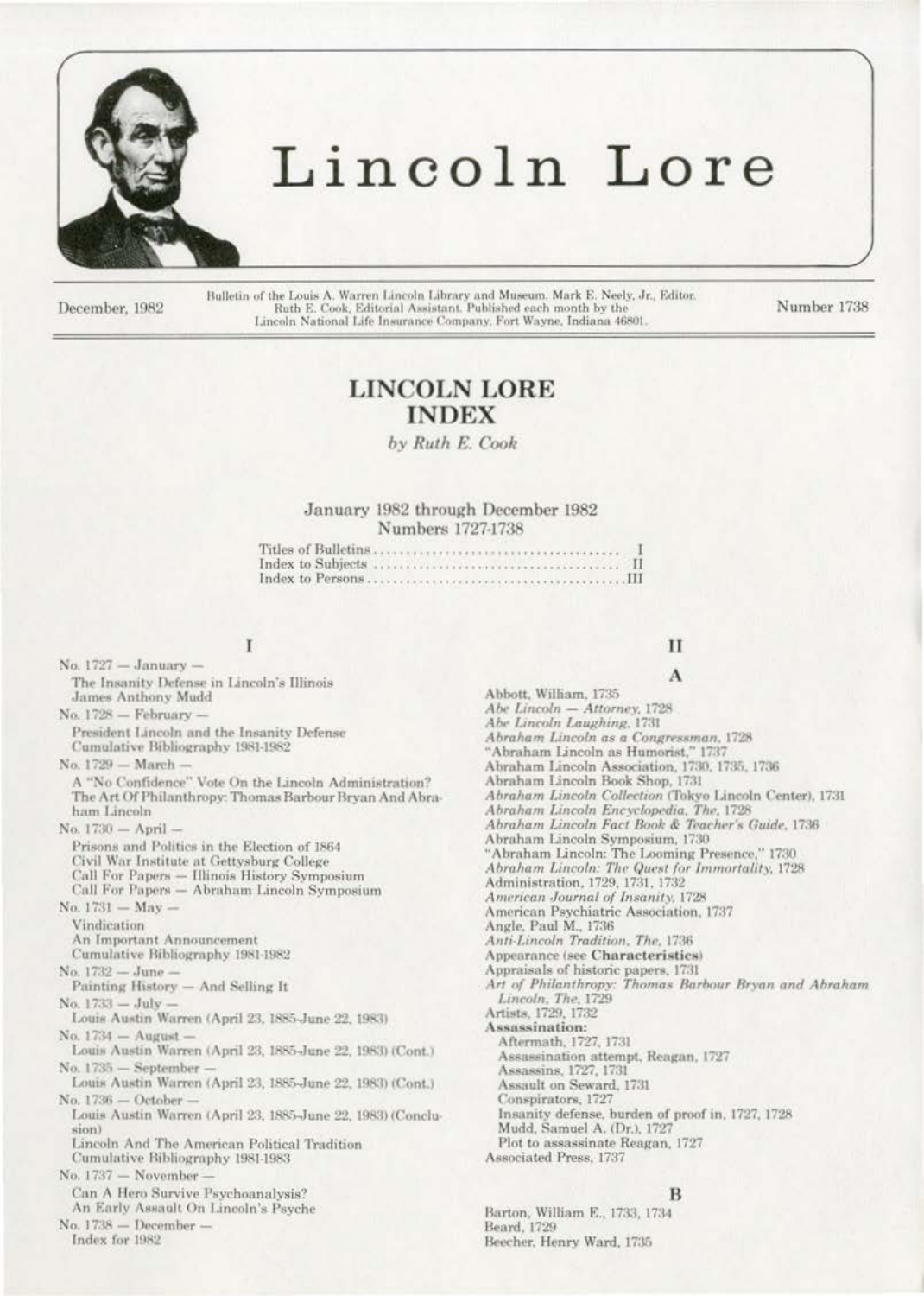Belle Isle Prison, 1730 Beveridge, Albert J., 1733 Beware the People Weeping: Public Opinion and the Assassination of Abraham Lincoln, 1731 **Bibliography** (see Books) Biographies of Lincoln, 1737 Bloomington, Illinois, 1857, 1727 Bobbs-Merrill (publisher), 1734 Bollinger, James W., 1735 **Books:** Cumulative Bibliography, 1728, 1731, 1736 Encyclopedia, 1728 Foreign language, 1731 Lincoln Herald, 1731, 1736 Miniature, 1731 Breese, Sidney, 1727 Broadsides, 1864, 1730 Bryan Hall (Chicago), 1729 Bryan, Thomas Barbour, 1729 Builders of the Dream: Abraham Lincoln and Martin Luther King, Jr., 1736

### C

Cabinet members, 1728, 1731, 1732 Call for Papers, 1730 Campaign (see Presidential Campaigns) Can a Hero Survive Psychoanalysis?, 1737 Capitol (Washington, D.C.), 1732 Carpenter, Francis Bicknell, 1732 Census, 1860, 1729 Century Company (publisher), 1734 **Characteristics:** Attitude towards others, 1728 Melancholy, 1732, 1737 Personal traits, 1728, 1732, 1737 Physical appearance, 1729, 1732 Chicago, 1729, 1731, 1732, 1734, 1735 Christian Science Monitor, 1734 Civil War: Hospitals, 1730 Military commanders, 1731 Music, 1730 Negro soldiers, 1728 New York artillery, 1728 Pardons (Executive), 1728 Pennsylvania cavalry, 1730 Presidential pardoning powers (insanity trials), 1728 Soldier votes, 1729 Virginia, 1728 Voting, 1730 Wright, David M. (Dr.), 1728. Civil War History, 1730 Civil War Institute, 1730 Civil War Round Table of Chicago, 1731 Civil War, The, 1731 "Civil War - The Long View, The," 1730 "Civil War Times: A Conversation between Mr. Lincoln, A Woman, and A Soldier of the 1860's," (panel discussion), 1730 Cobb, Howell, 1730 "Collecting Civil War Relics," 1730 Collection of Abraham Lincoln Pamphlets & American Civil War, A (Tokyo Lincoln Center), 1731 Collections (Lincolniana), 1731, 1733, 1735, 1736 Confederate Army, 1731 Confederate States of America, 1727, 1730, 1731, 1732 Congress, 1732 Congressional districts, Illinois, 1729 Congressional election of 1862, 1729 Conspirators (see Assassination) Contraband negroes, 1729 Correspondence: Letters to the President, 1729, 1731

Lincoln, Mary Todd about Robert Todd Lincoln, 1737 Speed, Joshua, 1737 Stanton, Edwin M., 1731 Telegrams after assassination, 1731 Criticism of Lincoln, 1737 Cullom, Shelby M., 1729

# D

Death of Lincoln, Stanton's reaction to, 1731 Declaration of Independence, 1732, 1737 Democratic Party, 1729 Depression, 1873, 1732 Depression, 1929, 1736 Detectives, 1731 DeWitt County, Illinois, 1729 Disciples of Christ, 1733 Dixie Highway, 1733 Documents, Lincoln, 1729, 1732, 1733 Duel with James Shields, 1728

# E

Early Assault on Lincoln's Psyche, An, 1737 Eastern Illinois University, 1730 Election of 1858, Illinois, 1729 Election of 1862, Illinois, 1729 Election of 1864, 1730 Elections, 1729, 1730 Elizabethtown, Kentucky, 1733 Emancipation, 1732 Emancipation Proclamation, 1729, 1732 Encountering the Lincoln Scholarly Zareba: The Reading Public, The Lincoln Scholar, and Lord Charnwood, 1736 **Engravings** (see Pictures) Escape from the Frontier: Lincoln's Peculiar Relationship with Indiana, 1736 Executive Mansion, 1731 Extra Journal: Rallying the Whigs of Illinois, 1736

# F

Facsimilies of writings, Lincoln, 1729 Family: Abraham Lincoln (grandfather), 1733 Nancy Hanks Lincoln, 1735 Robert Todd Lincoln, 1728, 1731, 1737 Thomas Lincoln (father), 1733, 1734, 1737 Fay, Herbert Wells, 1735 Films, 1730 Filson Club, 1733 First Reading of the Emancipation Proclamation Before the Cabinet, 1732 First Reading of the Emancipation Proclamation of President Lincoln, 1732 Fish, Daniel (Judge), 1735, 1736 553rd Sale, March 11, 1982: Autograph Letters, Documents and Signed Photos Featuring Abraham Lincoln, 1728 553rd Sale, Photos, March 11, 1982: Autograph Letters, Documents and Signed Photos Featuring Abraham Lincoln, 1728 Foreign policy, 1732 Fort Wayne, Indiana, 1735 Freeman, William, 1728 Freudianism, 1737

# G

Garfield, James A. (Pres.), 1732 Genealogy, Lincoln, 1733 Generals, Civil War, 1731 Georgia, District of, 1730 "Gettysburg: A Journey in Time," 1730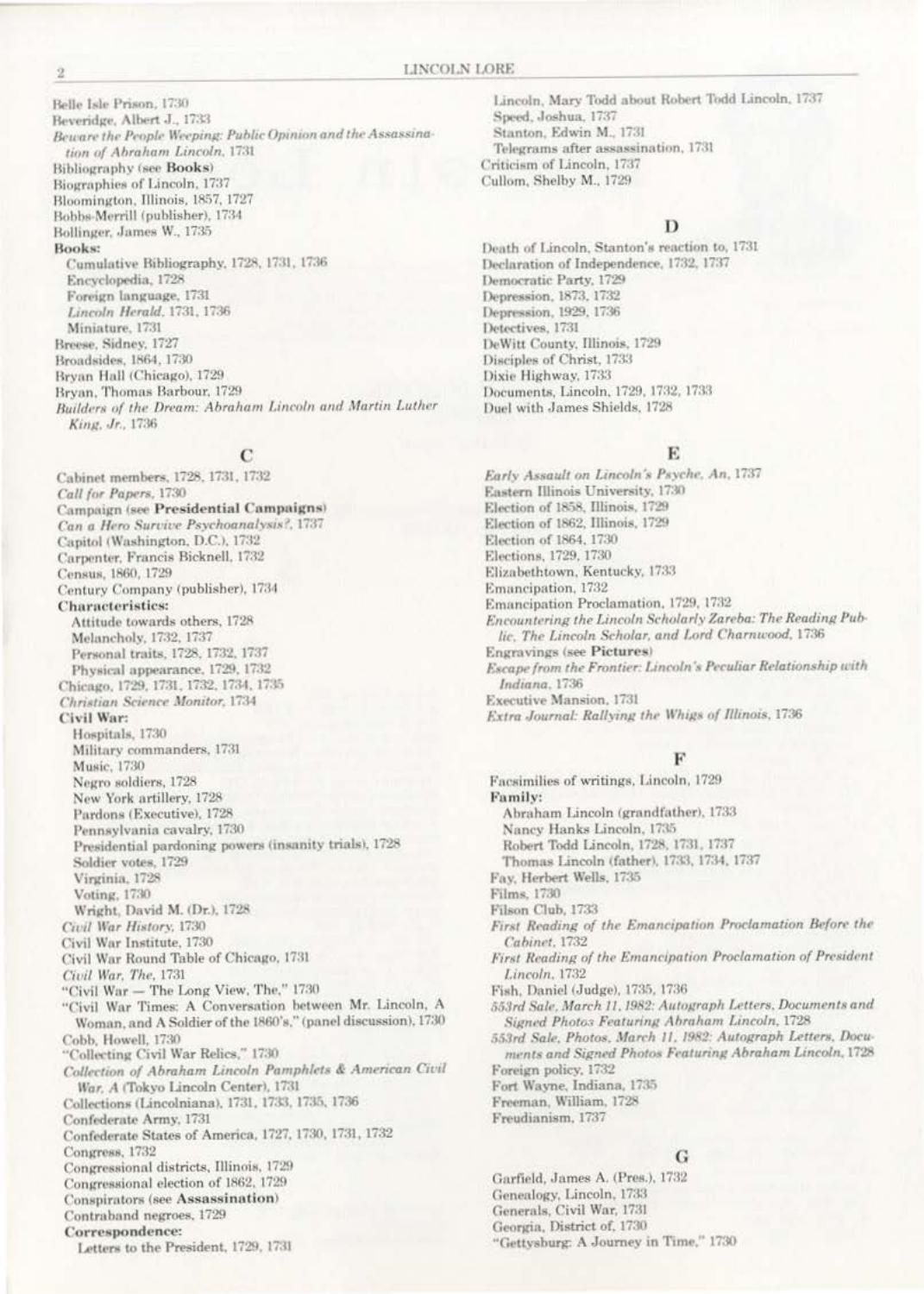"Gettysburg Campaign: Then and Now, The," 1730 Gettysburg College, 1730 Gettysburg National Cemetery, 1730 Gettysburg National Military Park, 1730 Gettysburg Summer Institute, 1730 Gray, John P. (Dr.), 1728 Great Britain, 1732 Great War and Modern Memory, The, 1731 Griffith, Albert H., 1735, 1736 Guards, White House, 1731 Guests at Ford's Theatre, 1728

# H

Hall, Arthur F., 1735, 1736 Hanks, Lucy, 1734, 1735 Hanks, Nancy, 1734 Hardin County, Kentucky, tax lists, 1734 Harrodsburg, Kentucky, courthouse, 1733 Health, 1731 Healy, George Peter Alexander, 1729 Herndon, William H., 1737 Hinckley, John, Jr., 1727 History of the Lincoln Family, 1733 Hitchcock, Caroline Hanks, 1734 Hodgenville, Kentucky, 1733, 1735 Horse Soldiers, The (film), 1730 Hospitals, 1730 Hostages, 1730 House of Representatives, 1874, 1732 Humor, Lincoln's, 1737 Humor, Stanton's, 1731

# L

Illinois, 1729, 1736 Illinois Eighth Congressional District, 1729 Illinois History Symposium, 1730 Illinois House of Representatives, 1729 Illinois State Historical Library, 1730, 1736 Illinois State Historical Society, 1730, 1734 Illinois Supreme Court, 1727 Illinois voters, 1729 In Lincoln's Kentucky, 1733 Index (see Lincoln Lore) Indiana Historical Society, 1734 Indiana Lincoln Union, 1735 Insanity defense, burden of proof in, 1727, 1728 Insanity Defense in Lincoln's Illinois, The, 1727 Insanity laws, 1727, 1728

#### J.

James Anthony Mudd, 1727 Joliet Junior College, 1730 Judges, Illinois, 1727

# K

Kentucky county records, 1733, 1734, 1735 Kinfolk (see Family) Knob Creek, Kentucky, 1733 Knox College, 1730

# L

LaRue County Herald, 1733, 1735 Law partners, 1729, 1737 Lawyer (see Legal Profession) **Legal Profession:** Bloomington, Illinois, 1857, 1727

Fisher, Wesley B., 1727 Hopps v. The People, 1727 Illinois Statutes, 1727 Insanity defense, 1727, 1728 Law partners, 1729, 1737 Lawyer, 1727, 1728 Mather, O. M., 1733 Sloo, Robert, 1727 Stuart, John Todd, 1729 Supreme Court, Illinois, 1727 The People v. Wyant, 1857, 1727, 1728 Wyant, Isaac, 1727, 1728 Letters (see Correspondence) Lexington, Kentucky, 1733 Life of Lincoln, 1733, 1734 Lincoln: A Psycho-Biography, 1737 Lincoln: An Account of His Personal Life, Especially of Springs of Action as Revealed and Deepened by the Ordeal of the War. 1737 Lincoln and Black Freedom: A Study in Presidential Leadership, 1728 Lincoln and Seward, 1732 "Lincoln and the Artists," 1730 Lincoln and the Economics of the American Dream, 1730 Lincoln as a Lecturer on "Discoveries, Inventions, and Improvements," 1731 Lincoln Centennial Association, 1736 Lincoln Farm, 1734 Lincoln for the Ages, 1731 Lincoln Historical Research Foundation, 1735, 1736 Lincoln Lore: Indexes, (1981) 1725; (1982) 1738 Numbers grouped by years: (1982) 1727-1738 Origins, 1735 Lincoln, Mary (see Wife) Lincoln Memorial Shrine Golden Jubilee: History Looking to Future, The, 1728 **Lincoln National Life Foundation:** Background, 1734, 1735, 1736 Lincoln National Life Insurance Company: Depression, 1929, 1736 History, 1735, 1736 Lincoln National Life Foundation, 1734 Stock market crash, 1736 Lincoln said . . ., 1731 Lincoln Symposium Committee, 1730 Lincoln, Thomas (father), 1733, 1734 Lincolniana in 1982, 1736 Lincoln's Emancipation Proclamation, 1729 "Lincoln's in Kentucky," 1733 Lincoln's New Salem State Park Coloring Book, 1731 Lincoln's Parentage and Childhood, 1734 Lincoln's Philosophic Vision, 1736 Lincoln's Quest for Union: Public and Private Meanings, 1728, 1737 Lincoln's Use of Power, 1728 Literature: Bibliography (see Books) Music, 1730 Lithographers, 1729 Lithographs (see Pictures) Living history hassles at New Salem, 1728 Livingston County, Illinois, 1729 Logan County, Illinois, 1729 Louis A. Warren Lincoln Library and Museum: Annual Lincoln Lecture, R. Gerald McMurtry, 1731, 1736 Lincoln Lore, 1728, 1735, 1736 Louis A. Warren, 1733, 1734, 1735, 1736 Name, 1736 Purchase of Fish and Griffith collections, 1736 Recent acquisitions, 1730 Louis Austin Warren (April 23, 1885-June 22, 1983), 1733, 1734, 1735, 1736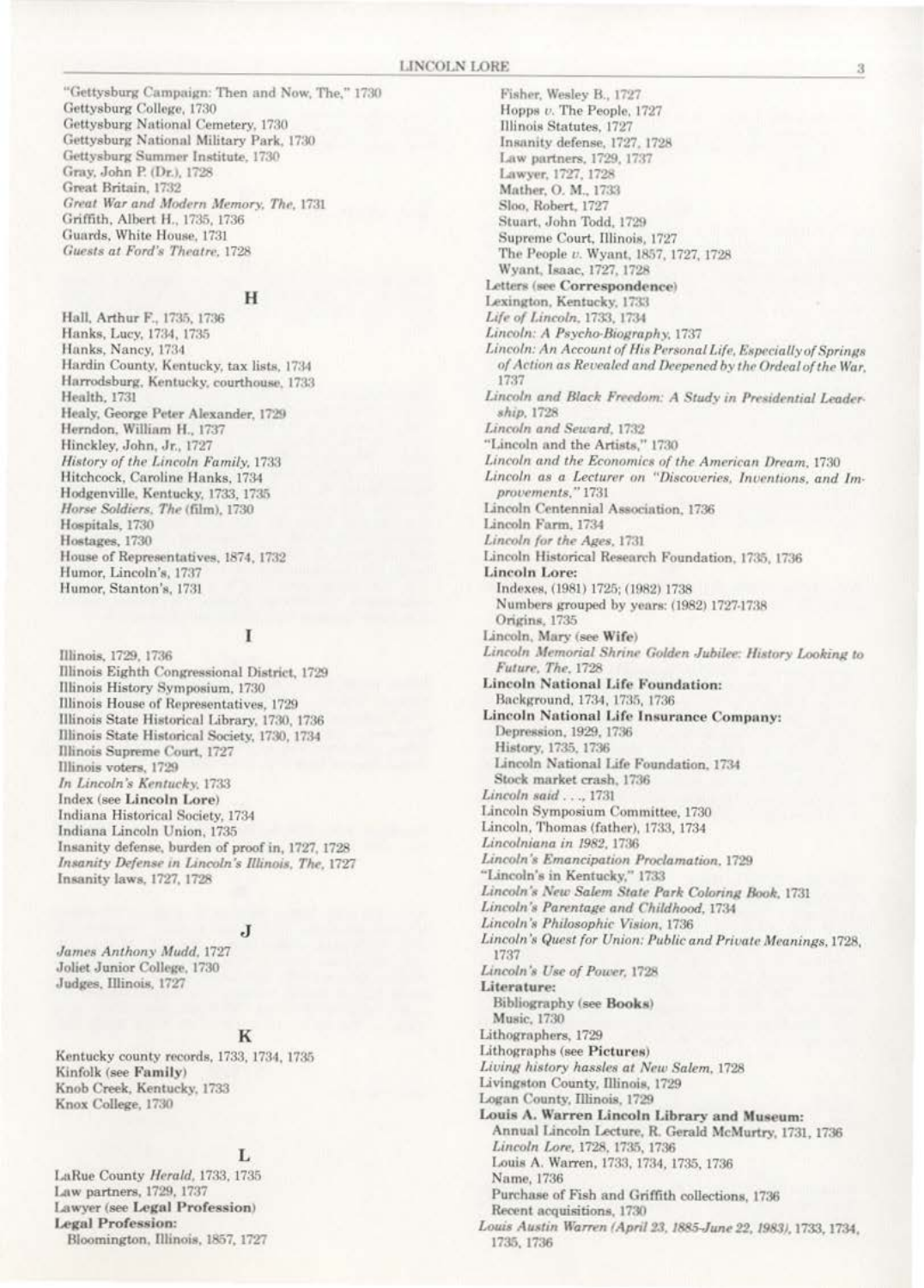**Loyola University, 1730**  Lust for Fame: The Stage Career of John Wilkes Booth, 1731 **Lyman-Lincoln collection. 1733** 

# M

**Manuscripts. Lincoln. 1729 Manuscripts, Louis A. Warren. 1733**  Map, M. H. Thompson's political map of Ulinois. 1861, 1729 McLean County, Illinois 1729 **Memorial Enterprises: Nancy Hanks Lincoln's grave, 1735 MiJitary Problems:**  Gray. John P. (Dr.). 1728 Insanity defense. 1728 **Milit..1.ry commanders, 1731**  Military trials. 1728 New York artillery. 1728 **Pennsylvania cavalry, 1730**  Stewart, Lorenzo C., 1728 Voting, 1730 Worrell. Edward (Dr.), 1728 Military trials. 1728 Mill Creek, Kentucky Cemetery, 1733 Mill Creek, Kentucky Farm. 1733 *Mississippi Valley Historiool Review,* **1734**  *Mister Lincoln: A drama in two acts, 1728* Morganfield, Kentucky, 1733, 1734, 1735 *Mr. l.incoln* **'s** *City: An lllustrall'd Guide to the Ciuil War Sites*   $of Washington$ , 1731 Mudd, James A., 1727 Mudd. Samuel A. (Dr.), 1727 Mumford (Hodgenville newspaperman), 1735 Music. 1730

#### N

*Nature's First Law: Louis J. Weichmann And Mrs. Surratt, 1731* Negro suffrage, 1729 Negroes. 1728. 1729 New York. 1728 New York (city), 1732, 1737 New York *Herald Tribune*, 1734 New York *Times*, 1729, 1734 Newman. Ralph Geoffrey, 1731 **Newspaper Coverage:**  Associated Press. 1737 New York *Herald Tribune,* 1734 New York *Times.* 1729. 1734 "No Confidence" Vote on the Lincoln Administration? A, 1729 North Carolina, 1728 Northwestern Pair, 1729

# $\rm _o$

*Official Records of the IVar of the Rebellion.* 1730 Old State Capitol (Illinois), 1730 On February 12, 1984, Abraham Lincoln will be 175 years old, 1731 Ould, Robert (Col.), 1730

# p

**Painting (see Pictures)**  Pardon (Executive), 1728 Parole of prisoners of war to vote in 1864, 1730 Partisanship, 1732 *Paternity of Lincoln, The.* 1733 *Patriotic Gore,* 1737 Philadelphia, 1730 Philanthropy, 1729, 1732

**Pictures:**  Historical, 1732 **Lithograph, facsimile of Emancipation Proclamation, 1729**  Paintings, life. 1729. 1732 *The First Reading of the Emancipation Proclamation &fore the Cabinet.* 1732 Political meaning of the Lincoln administration, 1732 Politics. 1728. 1729 Portraits (see Pictures) *Preparing for Politics in New Salem, 1728* "Preserving Lincoln for the Ages: Collectors, and Our Sixteenth President," 1731 **President:**  Assassinations, 1727, 1731 Campaign of 1864, 1730 Pardoning powers, 1728, 1729 President-elect, 1729 *President Lincoln and the Insanity Defense.* **1728**  "President Who Died in 1865: Medical and Ballistic Questions Surrounding the Lincoln, Assassination, The," 1730 **"President Who Was to Die in 1866: Lincoln and the Marfan**  Syndrome. The.'' 1730 Presidents before & after Lincoln, 1727 **Prisoner exchanges, 1730**  Prisons and Politics in the Election of 1864, 1730 Programs, 1730 Propaganda, 1730 Proslavery argument, 1732 Psyche, Lincoln's, 1737 **Psychoanalysis, 1737**  Psychohistory, 1737

Quaife, Milo M., 1734

# Q

# R

**Race relations in Illinois, 1729** Reagan. Ronald (Pres.), 1727 *Red Badge of Courage. The* (film), 1730 Republican candidates for Congress, 1862, 1729 Republican Party, 1729 Republicans. Illinois, 1729 **Reviews** *in American History,* **1737**  Richmond, Virginia. 1730, 1731 *Robert Lineoln and the plot to steal Abe's barres,* 1728 *Robert Tadd Lincoln: An Informal Appraisal.* 1731

# s

**Sangamon County, nlinoia, 1729**  Sangamon County Historical Society, 1730 **Sanitary Commission**, 1729  $Saturday$  *Evening Post, 1736* Schmidt, Otto L. (Dr.), 1734, 1735 Schwenk, Franklin, 1730 **Sculpture:**  George Washington by Greenough, 1732 Secession, 1728 Secretaries (White House), 1732 Secretary of War, Confederate, 1730 Security for Lincoln, 1731 Security of Washington, D.C., after assassination, 1731 Seward, William H., 1728, 1731 "Sights and Sounds of Battle, The" (Electric Map and Cyclorama). 1730 Slavery, 1728, 1732 Sloo, Robert, 1727 Soldier vote, 1729 Soldiers, disabled, 1729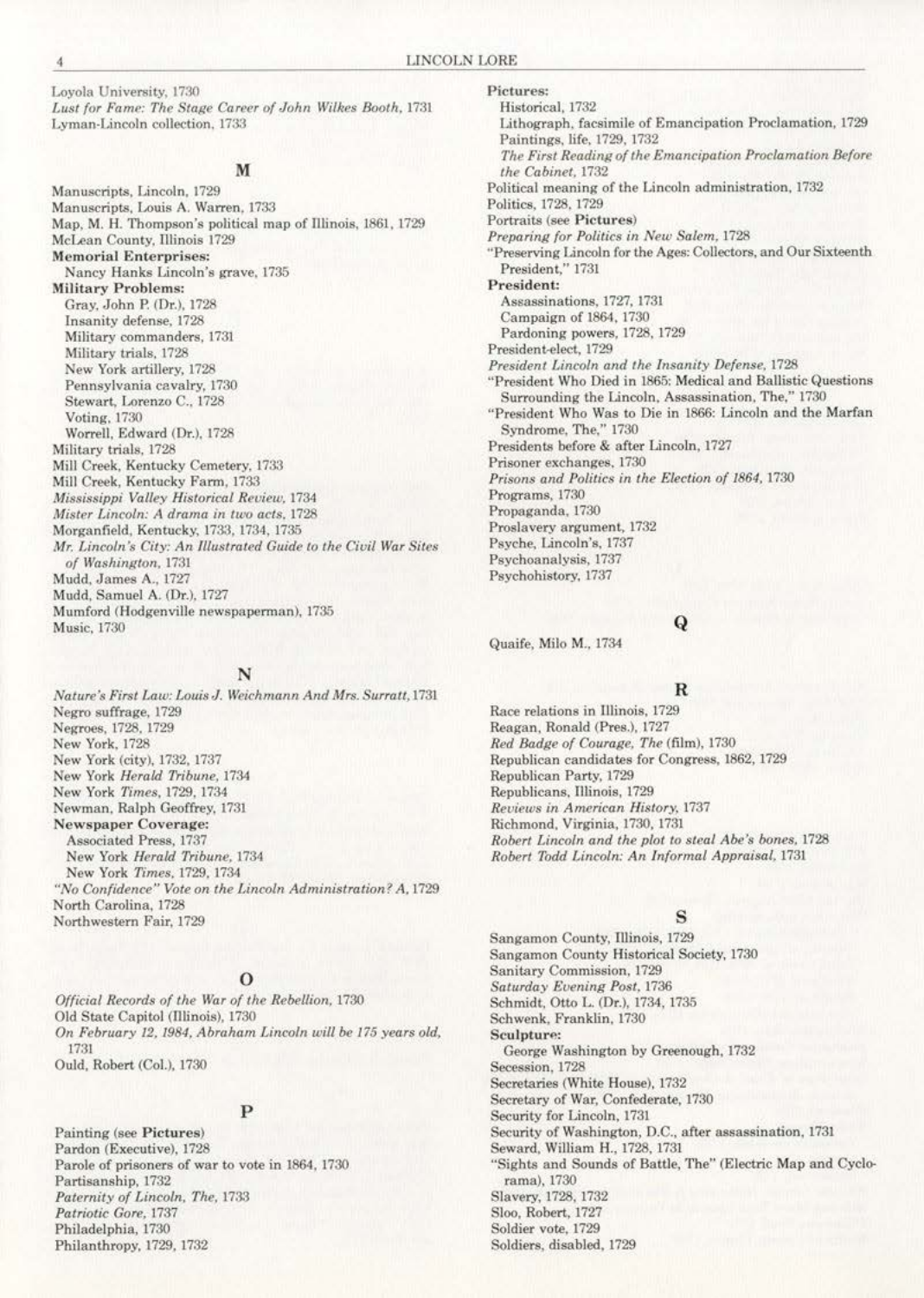Soldiers, Illinois, 1729 Soul of Abraham Lincoln, The, 1733 Southern Illinois University - Carbondale, 1730 Southern States, 1732 Springfield, 1730 Springfield, Kentucky, courthouse, 1733 Stanton, Edwin M., 1731 Statues (see Sculpture) Stephens, Alexander H., 1732 Stewart, Lorenzo C., 1728 Stimmel, Smith, 1735 Stoddard, William O., 1732 Stuart, John Todd, 1729 Stuart-Lincoln Law Firm, The, 1728 Support from the Press, 1728 Suppression of the news, 1731 Supreme Court, Illinois, 1727 Swett, Leonard, 1728, 1729

T

Tarbell, Ida M., 1733 Tazewell County, Illinois, 1729 Thirteenth Amendment, 1732 Thompson, Elizabeth, 1732 Transylvania University, 1733 Trials, civilian, 1728 Trials, military, 1728

#### U

Union Army, 1729, 1730, 1731 United States Sanitary Commission, 1729 University of Illinois - Urbana/Champaign, 1730

#### v

Vice-President, Confederate States of America, 1732 Vicksburg, Mississippi, 1730 Vindication, 1731 Virginia, 1728, 1731 Vocations, 1727, 1728 Voters, 1729, 1730

### W

Walker, Pinkney H., 1727 War Department, 1729 War policy, 1729 War powers, 1729 Warren, Ellen Augusta Moore, 1733 Warren, Louis Austin: Correspondence of, 1733, 1734, 1735, 1736 Director of Library and Museum, 1735, 1736 Early years of, 1733, 1734, 1735, 1736 Family of, 1733, 1735 Health of, 1735, 1736 Purchase of collections by, 1735, 1736 Washington, D.C., 1731 Waubonsee Community College, 1730 West Orrtanna String Band, 1730 What Type of Trial? A Civil Versus A Military Trial For The Lincoln Assassination Conspirators, 1736 Whiskers, 1729 White House: Artists in residence, 1732 Guards, 1731 Secretariat, 1732 Why the Lincoln Home area is like a model train set, 1728 Wife (see Mary Todd Lincoln in Persons Index) Wilderness Road, 1733

Woodford County, Illinois, 1729

World Book Encyclopedia, 1730 World War I, 1733 Worrell, Edward (Dr.), 1728 Wright, David M. (Dr.), 1728 Wyant, Isaac, 1727, 1728 Wyatt, Henry, 1728

#### X, Y, Z

Zionsville, Indiana, 1734, 1735 (Note: Titles listed in the Cumulative Bibliography are italicized in the Subject Index.)

#### Ш

#### A

A. K. Smiley Public Library, 1728, 1736; Abbott, William, 1735; Adams, Charles Francis, 1732; Alfred A. Knopf (publisher), 1728; Anderson, Dwight G., 1728, 1737; Angle, Paul M., 1735, 1736.

#### в

Ball (Indiana industrialist), 1735; Balzer, G. A., 1736; Barton, William E., 1733, 1734; Barzun, Jacques, 1736; Bates, Edward, 1731; Beck (author), 1727; Beecher, Henry Ward, 1735; Bellows, Henry W., 1729; Bernard, Kenneth A., 1728, 1731, 1736; Beveridge, Albert J. (Sen.), 1733, 1734; Beveridge, Mrs. Albert J., 1734; Billington, Ray Allen, 1731; Bloom, Robert L., 1730; Bobbs, W. C. (publisher), 1733, 1734; Bollinger, James W., 1735; Booth, John Wilkes, 1731; Borit, Adam, 1730; Boritt, Gabor S., 1730; Bowden, Lemuel J. (Sen.), 1728; Bowers, Claude G., 1735; Bowling, Bill, 1730; Bradley, Omar (Gen.), 1731; Breese, Sidney (Judge), 1727; Brickey, William, 1727; Bridges, Roger D., 1730; Brill, Abraham Arden (Dr.), 1737; Britton, Nan (mistress of Warren Harding), 1731; Bruce, Robert V., 1736; Bryan, Thomas Barbour, 1729; Bull, Charles E., 1735; Bullard, F. Lauriston, 1735; Burgess, Larry E. (Dr.), 1728, 1736; Burnham, John C., 1737; Buttre, J. C., 1732.

# $\mathbf C$

Carpenter, Francis Bicknell, 1732; Caton, John Dean (Judge), 1727; Charles Scribner's Sons (publisher), 1736; Charnwood, Lord Godfrey Rathbone Benson, 1736; Chase, Salmon P., 1732; Chitty, Joseph, 1727; Clark, L. Pierce, 1737; Clay, Henry, 1729; Cobb, Howell, 1730; Coles, Robert, 1727; Cox, LaWanda, 1728, 1736; Cullom, Shelby M., 1729.

#### D

Daniel F. Kelleher Co., Inc. (auction house), 1728; Davis, David, 1727, 1729; Davis, Jefferson, 1730; Davis, Rodney O., 1730; Davis, William C., 1730; Dicke, L. E., 1736; Dix, Dorothea Lynde, 1728; Dorenkemper, Susan, 1731.

#### Е

Eberstadt, Charles, 1729; English, Walter M. (Dr.), 1737.

#### $F$

Farrar, Fletcher, Jr., 1728, 1736; Faxon, Floyd, 1728; Fay, Herbert Wells, 1735; Fehrenbacher, Don E., 1736, 1737; Fillmore, Millard (Pres.), 1732; Fish, Daniel (Judge), 1735, 1736; Fisher, Clarissa, 1727; Fisher, George P. (Judge), 1728; Fisher, Wesley B., 1727; Fortenbaugh, Robert, 1736; Foster, John G. (Maj. Gen.), 1728; Frassanito, William A., 1730; Fredrickson, Robert S., 1730; Freeman, William, 1728; Freud, Sigmund (Dr.), 1737; Fussell, Paul, 1731.